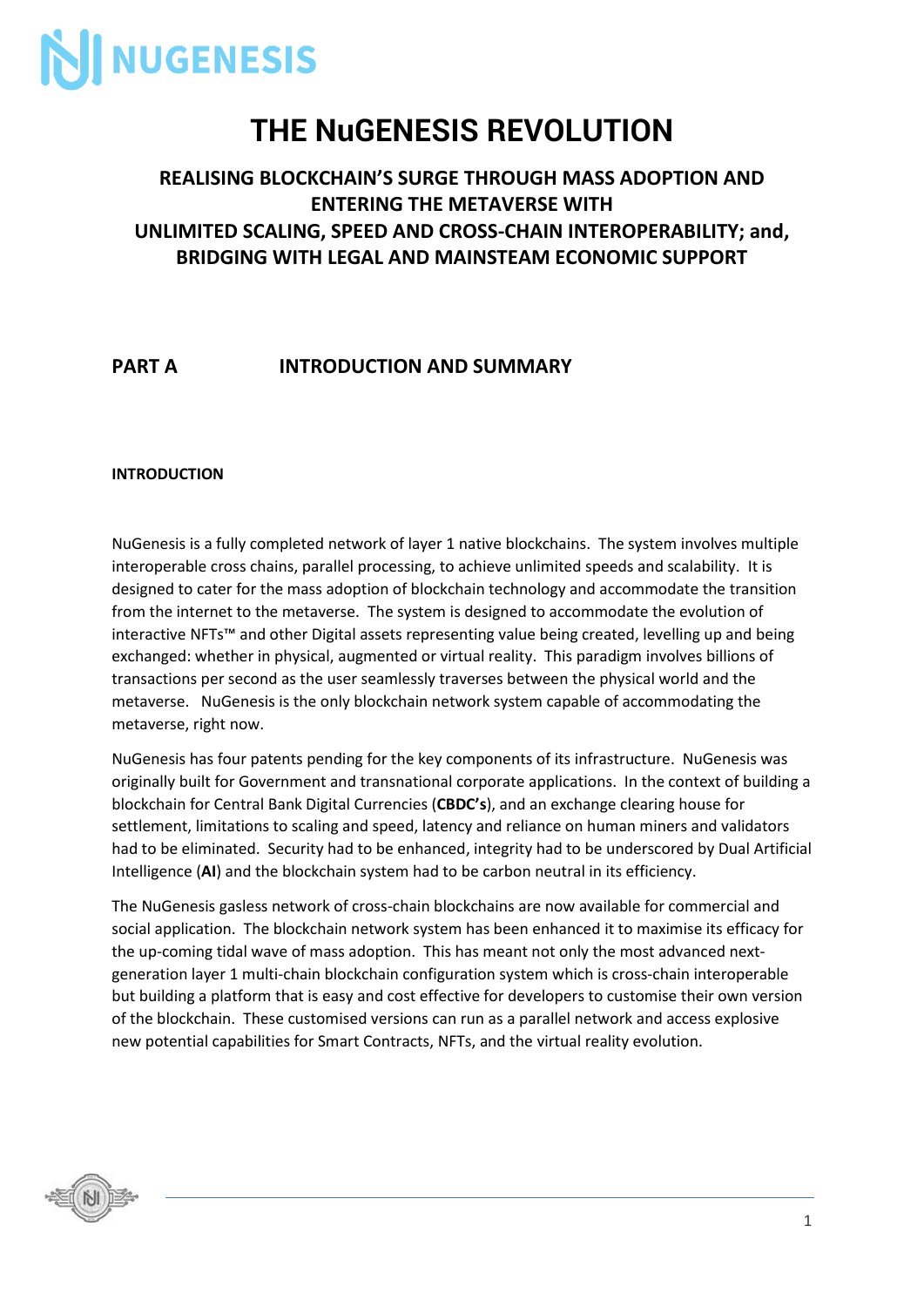

The NuGenesis multi-cross chain network provides:

#### 1. The Most Advanced Tech

The NuGenesis blockchain network currently consists of a multi cross chain configuration that uses 6-29 languages interoperably.

The main chains are:

- (a) The NuGenesis main blockchain that is built on Substrate;
- (b) The  $2^{nd}$ , 3<sup>rd</sup> and 4<sup>th</sup> Generation innovations, beyond the Substrate framework, that use the Link language rather than Solidity to support the additional features on the NuGenesis Smart Chain™ and NuGenesis Smart Chain II, which include:
	- (i) Smart Contract Digital Notarised Contracts™ (DNCs)
	- (ii) Non-Fungible Tokens (NFTs)
	- (iii) the multi-coin creation capability on the Smart Chain;
- (c) The LedgerX (Exchange) Trade chain is based on C++, is a parallel processing chain made of a tri blockchain configuration;
- (d) The Ethereum Chain;
- (e) The Bitcoin Chain;
- (f) The Ethereum Voting Chain ("EVC");
- (g) The BitCoin NU Chain; and,
- (h) The BitCoin GREEN Chain (being a Proof of Authority version of bitcoin).

NuGenesis achieves unlimited scalability and speed through eliminating the validation bottleneck to data flow, uses consensus before packing and, currently implementing load balancers, with their own blockchain, to maximise block data, creation and speed.

There is no limit to the number of chains from diverse languages that can be bridged/crosschained that can parallel process. Indeed, the more users, the faster the transaction speed.

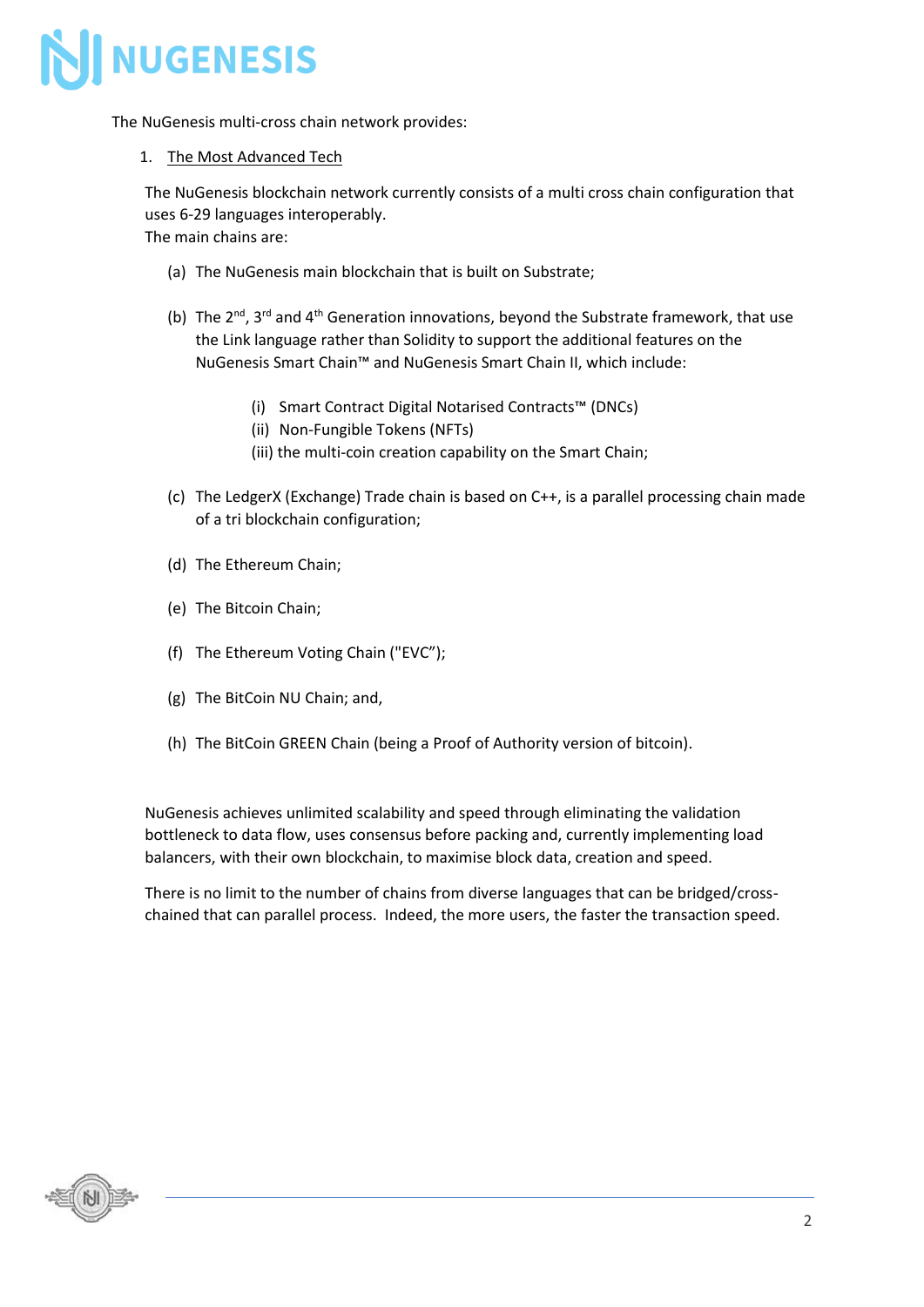

#### 2. The Most Advanced Eco system

NuGenesis has prioritised the user experience by removing barriers to mass adoption, provided liquidity by incorporating a fully-fledged open market exchange which has decentralised data stores for optimal security. NuGenesis has relationships with a number of countries to implement a blockchain Code that will recognise and give legal certainty to a range of crypto asset instruments, provide better governance and disclosure standards to facilitate the growth of the crypto economy.

The interoperable environment allows virtually any project to 'cut and paste' into the NuGenesis ecosystem or interact through one or more chains. Smaller projects can run as para chains, and low-cost entry is permitted through the NuGenesis smart chain.

#### 3. The Most Advanced Community, Governance and tokenomics

Fees are not existent. A community can freely interact on a decentralised social media platform (Just Social) that puts all the information possible in hands of the user. Users and projects to interact and collaborate. Whether the interaction is with Venture Capital projects that are being reviewed by peers and users; whether it is accessing expertise from the users selling their services; or whether it is providing a community exchange where projects can be properly funded without the leakage that currently is drained by exchange middlemen and liquidity pools, the ecosystem is designed to incentivise participation by all.

The Governance built into the protocols provides not only for funded sustainable upgrades but enshrines a continual innovation rate for the blockchain infrastructure. This includes implementing 'zero knowledge proof' innovation to maximise data privacy, offline processing through satellite technology and the implementation of a virtual reality realm ('Parallel Worlds") where blockchain interface can be made virtually through avatars.

There are no pre-created or pre-minted coins in large volumes held by founders or other insiders. Nor are there ICOs or Coins are sold to fund the creation of a theoretical blockchain. We present a blockchain system that is already built and functioning. The native currency, NuCoin, is minted in accordance with the governance protocol rewarding the contributions made to the on-going improvement to the system.

#### 4. The Most Advanced Philosophy and Design principles

The paramount philosophy is for a self-governed and self-funded blockchain ecosystem that has an encoded to be continually innovating. This blockchain system is to have unlimited scalability for the mass adoption of the crypo-economy. It offers transaction speeds that are instant, as the mainstream expects, from tapping a credit card or exchanging a QR Code; interoperability with other blockchains in the same way a user expects currently when connecting to wifi anywhere in the world regardless of device used. We expect a user experience where they can recover a lost wallet or mnemonics, stolen crypto assets, share custody or bequeath their crypto assets.

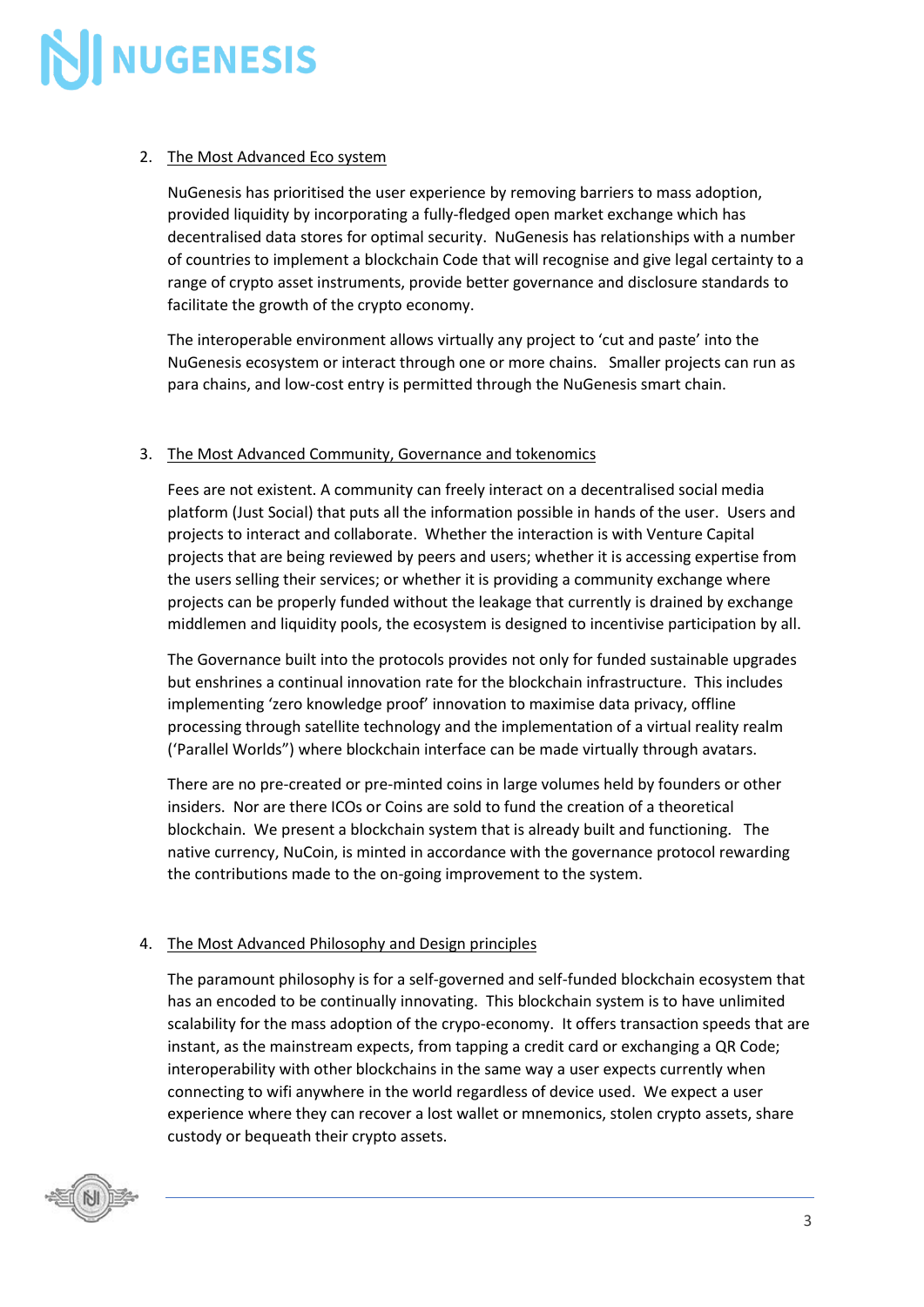The innovations are designed to be user friendly to facilitate mass adoption. NuGenesis believes that by removing the impediments perceived in the crypto-space, we provide the necessary comfort, confidence and security for the blockchain to be commonplace.

NuGenesis has valued the development of a more complete ecosphere where value can be created and maximised for unlimited future uses, including the most advanced decentralised exchange and decentralised social media platform for vibrant community participation.

The NuGenesis blockchain system has been designed to be fully complimentary with, and indeed 'fit hand and glove' the legal systems of the physical world. Indeed, an important part of the complete ecosphere is that we are in the process of co-writing special Crypto-friendly laws and institutions in Special Digital Economic Zones ('**SDEZ's**') of a number of countries ('**Co-operative Jurisdictions'**) to give legal backing and support for the innovations that are now possible by virtue of NuGenesis' contribution to crypto technology.

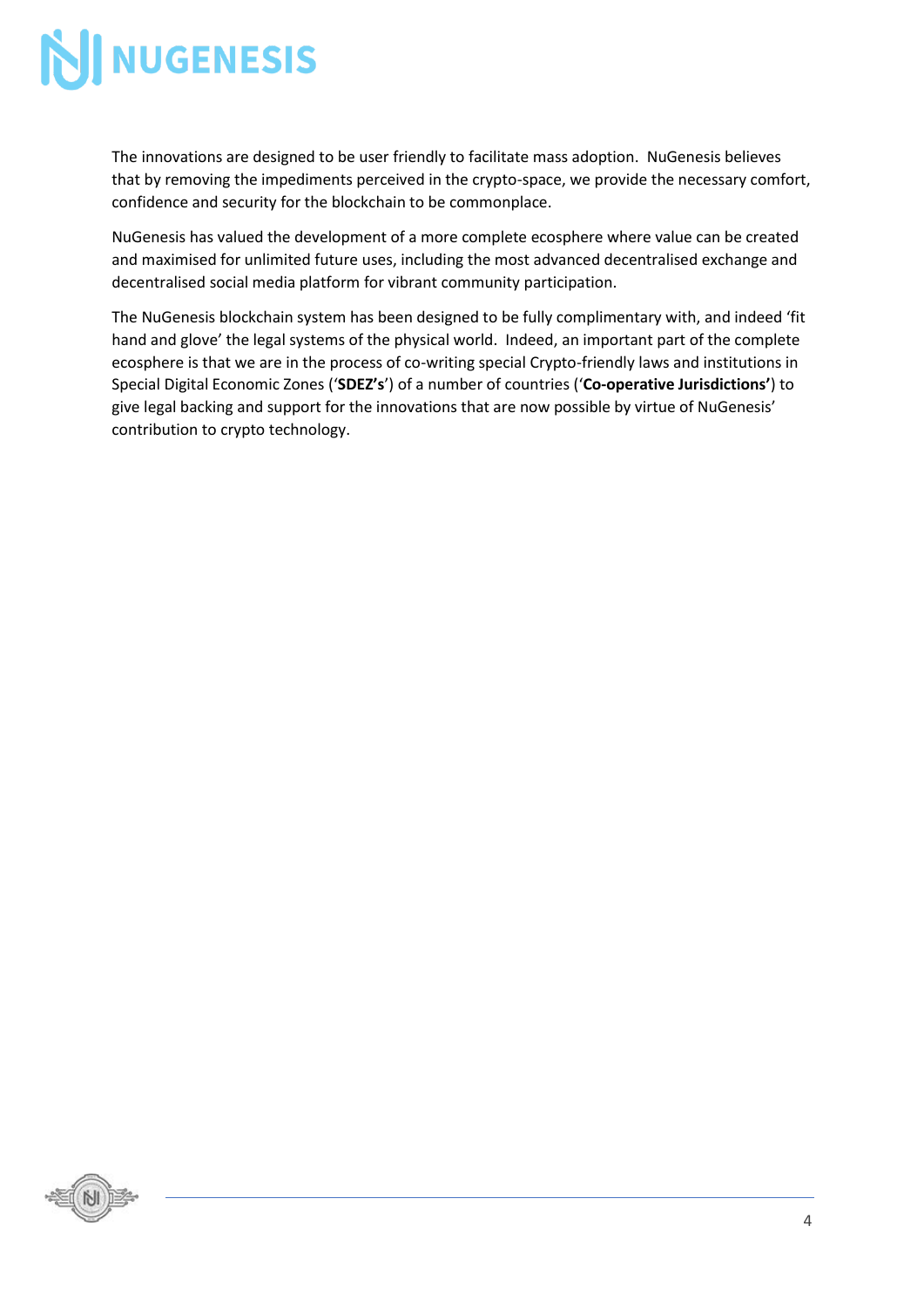#### **The LAYOUT OF THIS WHITEPAPER**

This paper should differ from traditional white papers. It is designed to assist incoming mass adopters understand the priorities of crypto technology as it has evolved.

A veteran techie will find the technical paper **PART B** an overview of the technology involved in the NuGenesis ecosystem.

However, this white paper is pitched for a wider audience. It presupposes a sophisticated businessperson versed in traditional capital markets coming into the Cryptoverse, having some knowledge of the space, but without any technical expertise as such.

**PART A,** we hope will provide an overview of the salient points. The features and benefits are outlined so that the reader can quickly identify the innovations that have been created.

The technical details that traditionally to be expected in White-papers' is in **PART B,** including the tokenomics concerned with miner-stakers and the minting of coin effecting a governance model written into the protocol. Part B2 is an independent Tokenomics report.

**PART C**, is an explanation of the socio-political context in which Decentralised Ledger Technology evolves; why the mass adoption is an exponential explosion that our human linear-oriented minds struggle to fully appreciate; and the difficulties that the crypto space presents to those looking at it from the traditional market perspective. We hope that through this context, you will appreciate why we have designed the NuGenesis network blockchain system in the way that we have.

In Part C, we also discuss the importance of governance. The failure of governance has stalled the growth of the crypto space. Instead NuGenesis offers self-funding treasuries to allow an on-going, in-built innovation capability in the ecosystem. Finally, we discuss the development of technical and legal infrastructure to foster and facilitate mass adoption.

In **PART D**, is a legal analysis of the common approach taken by the most developed countries in the interpretation and enforcement of securities law.

In **PART E**, we provide risk disclosures and disclaimers so that the reader is alerted to the nature of risks inherent in crypto-currencies, blockchains, smart contracts and derivate technologies therefrom. We remind the reader that we are not financial advisers, do not provide financial advice and rely on the readers own due diligence.

Accordingly, in this main body we will be referring to technical and legal concepts that are important to a businesspersons' understanding of what the NuGenesis blockchain system has to offer but rely upon the reader taking such 'deeper dives' as is necessary by reference to all of the parts herein and of course, their own research and professional advice.

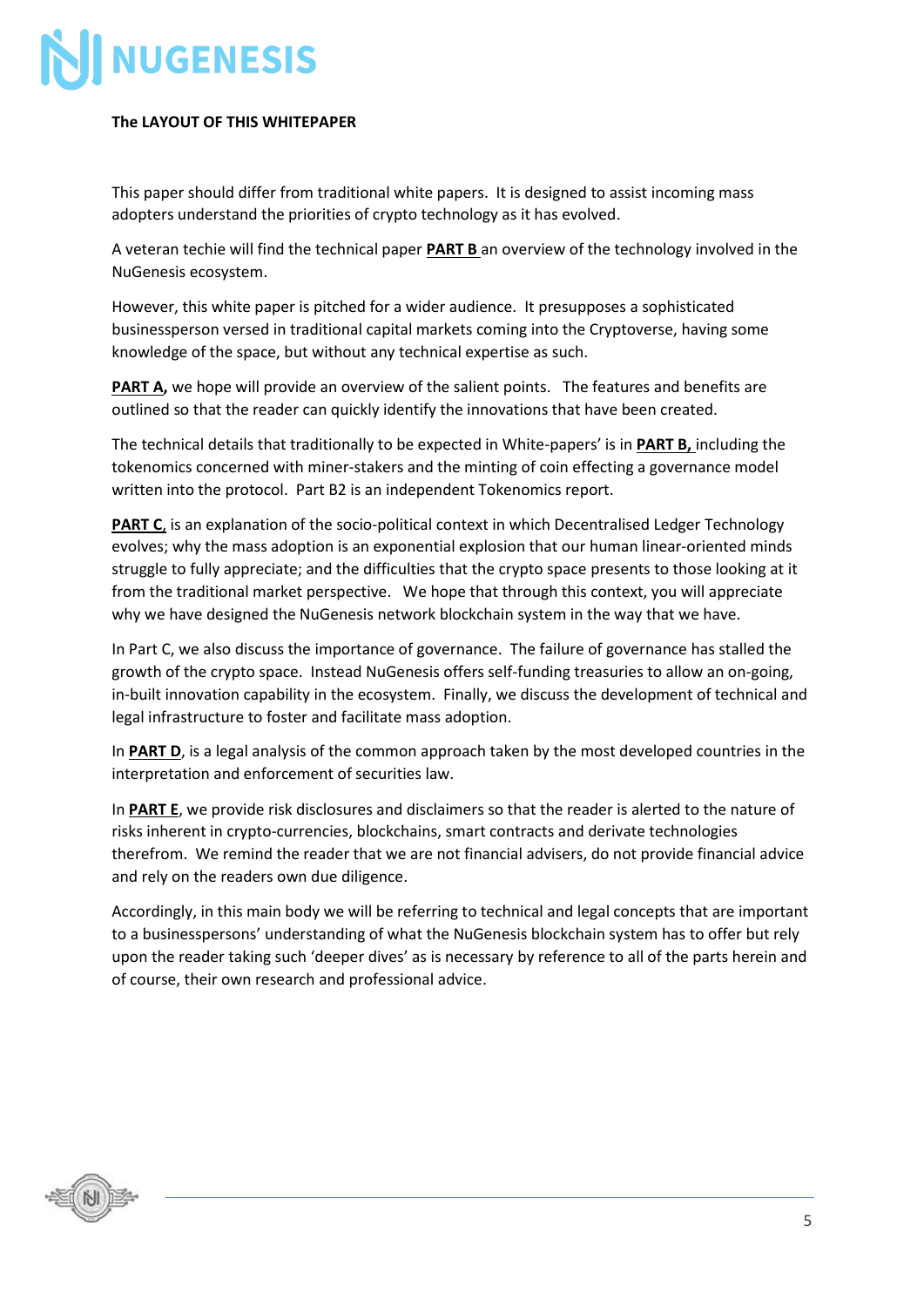

#### **EXECUTIVE SUMMARY OF KEY FEATURES**

#### **Government and global enterprise applications**

- 1. The NuGenesis blockchain has been created specifically for serious commercial and governmental applications that provides:
	- (a) freedom from reliance on POW, POS and any human validators which is considered resource and energy inefficient, and insufficiently secure. (That is, to be clear, there is no resources, including electricity and carbon implications involved with NuGenesis. It is near zero-emission, clean and green);
	- (b) underpinning support by system validators and Dual Artificial Intelligence ('AI') for security and system-wide integrity using:
		- (i) NuGenesis' own internal AI, NAVIS; and
		- (ii) an external independent AI service;
	- (c) unlimited scalability with transaction speeds. A million plus transactions per second, far surpassing VISA and MASTERCARD rates, is readily achievable. Indeed, the blockchain network system is scalable to unlimited speeds. Better speeds are achieved, the greater the number of parallel processing chains and parallel networks are added;
	- (d) other projects, from virtually any other blockchain, can be interoperable with the NuGenesis network. They can run as a para-chain or as a sovereign independent parallel blockchain network which, through the use of our blockchain load balancers and 'consensus before packing' actually improves transactional speed the greater the number of users on the combined ecosphere;
	- (e) modules for a variety of consensus systems and governance protocols. The NuGenesis main blockchain consensus model is Proof of Authority with useful work AI, and Grandpa. The Ledger X consensus model is Delegated Revenue Proof of Stake and Consensus before packing;
	- (f) is capable for new generation smart contracts and NFTs, called "Smart Contract Digital Notarised Contracts ('**DNC's'**)™" and Interactive NFTs™ which NuGenesis also calls "Serialised Notarised Digital Assets ('**SNDA's**')" to emphasise the capability of broader creation of assets to represent value that can be exchanged wherein:
		- (i) Each coin/asset is serialised and has its own individual identifier that can allow for:
			- (A) lost mnemonic phrases or deaths etc to be recovered;
			- (B) conditions can be placed each individual coin such that it can have:

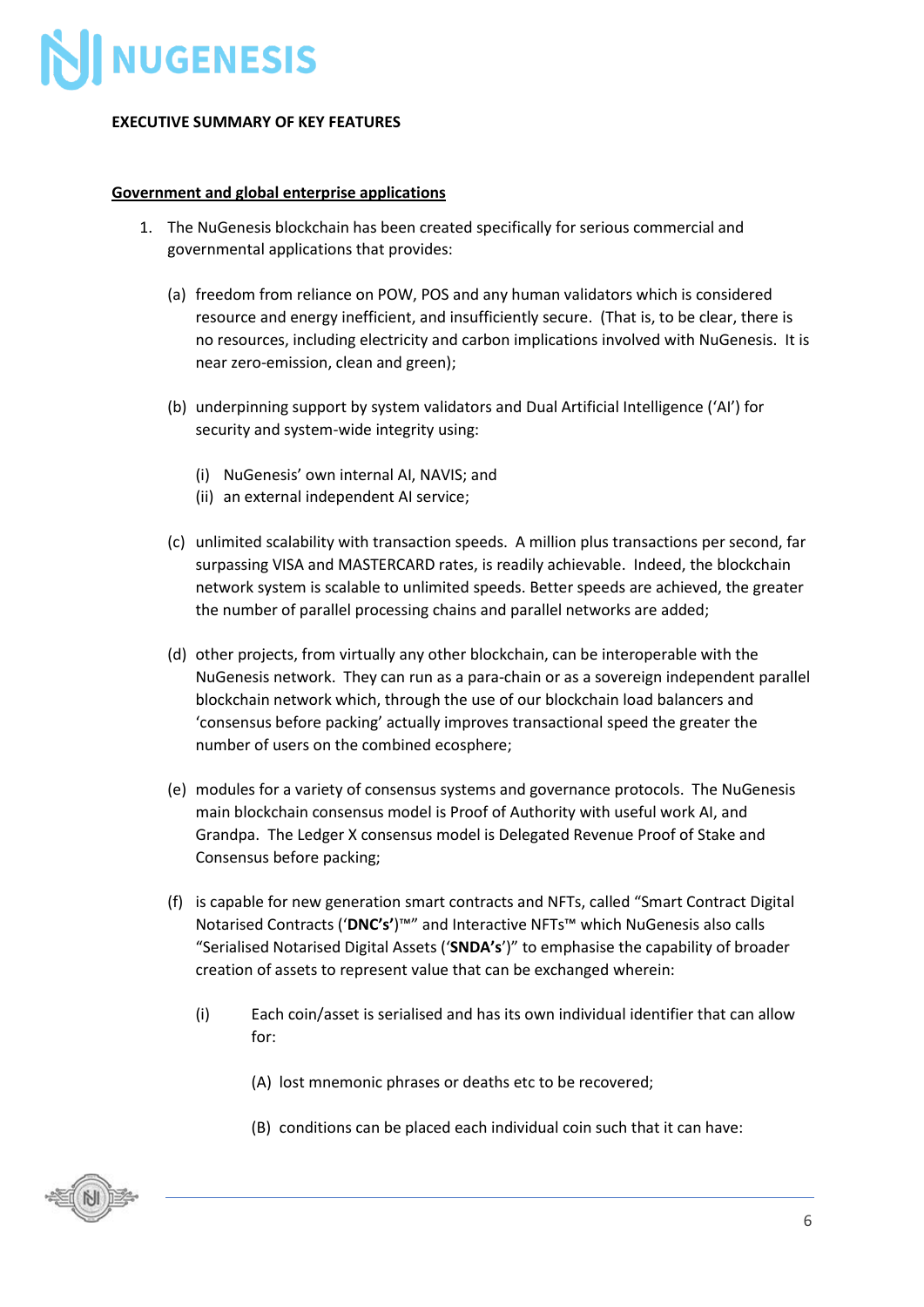- (aa) multi-signatures (multi-sig);
- (bb) treasuries which, combined with multi-sig, allow for effective and meaningful use by corporate and institutions with far greater security than is traditionally available in capital markets, readily useable for small business and family accounts ;
- (cc) charges and restrictions on the Coin for building Defi applications including providing Coins as security for lending, put and call options etc;
- (dd) allows the fragmentation and partial sale of Coins;
- (ee) allows for conditions of vesting rights in cases of wills, trusts and other settlements;
- (ii) a smart contract DNC™ can interact with the physical world through RFID chips, stickers and nanotech to preserve the physical integrity and uniqueness of items useful for sports memorabilia, art, supply chain logistics, etc;
- (iii) in supplanting smart contracts, DNCs are fully fledged contracts. The System 'Notary' is the hashing function to prevent hacking. The internal AI, NAVIS, replaces external oracles that are currently used in smart contract platforms, to allow for comprehensive contracts to be drawn with standard real world commercial applications;
- (iv) through the recognition of the legal status of our DNC's and NFT-SNDA's with the Cooperative jurisdictions, there is a means of arbitration and legal enforceability for the DNCs and SNDA's; and,
- (v) through the recognition of the legal status of our DNC's and SNDA's with the Cooperative jurisdictions, there will be government registries and administrative infrastructure to facilitate the utilisation of the technology in the physical world.
- (g) the limitations to the creation, attribution and/or exchange of value is not limited to tokens. NuGenesis blockchains provide the rails for Token-less exchanges of anything of value to be exchanged;
- (h) Interactive NFTs™ have the capacity to take NFTs beyond the static art-based items that they currently are. By being gas-less and unlimited in speed and scale, the NuGenesis chain is designed to allow NFTs to be interactive, 'level up' as they interact and gamify, and/or become part of a collection. They are designed to become mediums for business and government record interactions, such as for example health records with update with each visit to the doctor, claim on health care, pharmacists etc; and,
- (i) the NuGenesis blockchain system framework is the bedrock for the implementation of the Virtual Realty Realm, "Parallel Worlds" where the interaction with the community can be through avatars in a virtual reality. With interactive NFTs' levelling up with each interaction with other NFTS and the surrounds, the NuGenesis system is designed to provide a seamless transition between the physical, augmented and virtual reality and interact with the emerging metaverse.

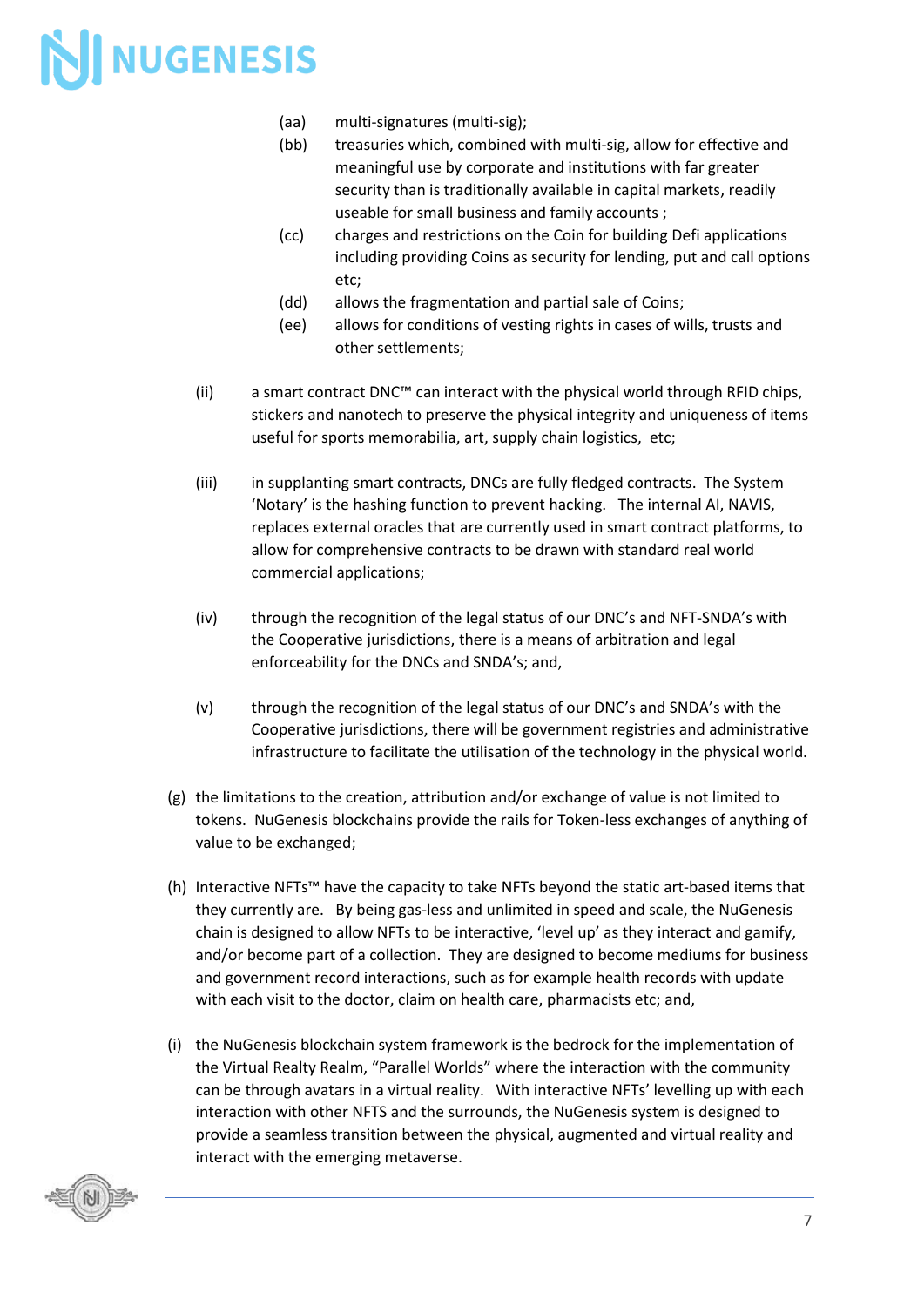

#### **Conduciveness to mass adoption**

- 2. NuGenesis is designed to accommodate and support mass adoption by providing features such as:
	- (a) an advanced mining system where, unlike a miner in other cryptos', it is not a race where the 'winner takes all'; every computational effort of Staker-miners yields NuCoin;
	- (b) Mining is done via smart phone in seconds, or can be delegated to a commissioned bot to do it in your stead. Indeed, fully implemented, every member of the community is earning NuCoin via their social media account merely by being part of the ecosystem;
	- (c) Easy to use crypto-centric social media interface (Just Social) through which they can readily participate actively and meaningfully in the NuGenesis community; and,
	- (d) Per para [1 (f)] above, with multi-sig treasury wallets, the fragmentation of Nu coins/SNDA's and ability to add conditions to the Nu Coins/NFTs-SNDA's, become friendly, safe and easy to use for every-day business, entrepreneurial, family and social transactions.

#### Attracting crypto projects and innovation

- (e) Existing, new or prospective blockchain projects can easily and cheaply:
	- (i) Customise NuGenesis blockchain modules for their own purposes which can either be:
		- (A) its own independent native blockchain built out of, and adopted from, the modular version of NuGenesis, and which can then be bridged as a parallel network; or,
		- (B) a para-chain of our own NuGenesis blockchain,

with the consequence that, unlike parachains, unlimited para-networks can be created without any of them straining the resources of any other chain; needing to slow the system as a whole; or, requiring any transaction fees whatsoever;

(ii) The NuGenesis Smart Chains™ provide the lowest cost option for new projects to launch their own Coins and tokens. Unlike the BEP 20 or ERC 20, the tokens are created by the NuCoin system and requires a verification process that qualifies the coin to ensure that it has intrinsic value. The smart chain is designed to prevent rug pulls and provide a greater supervisory protection on the coins that are issued. Unlike BEP 20 or ERC 20, NuGenesis NST 21 can be

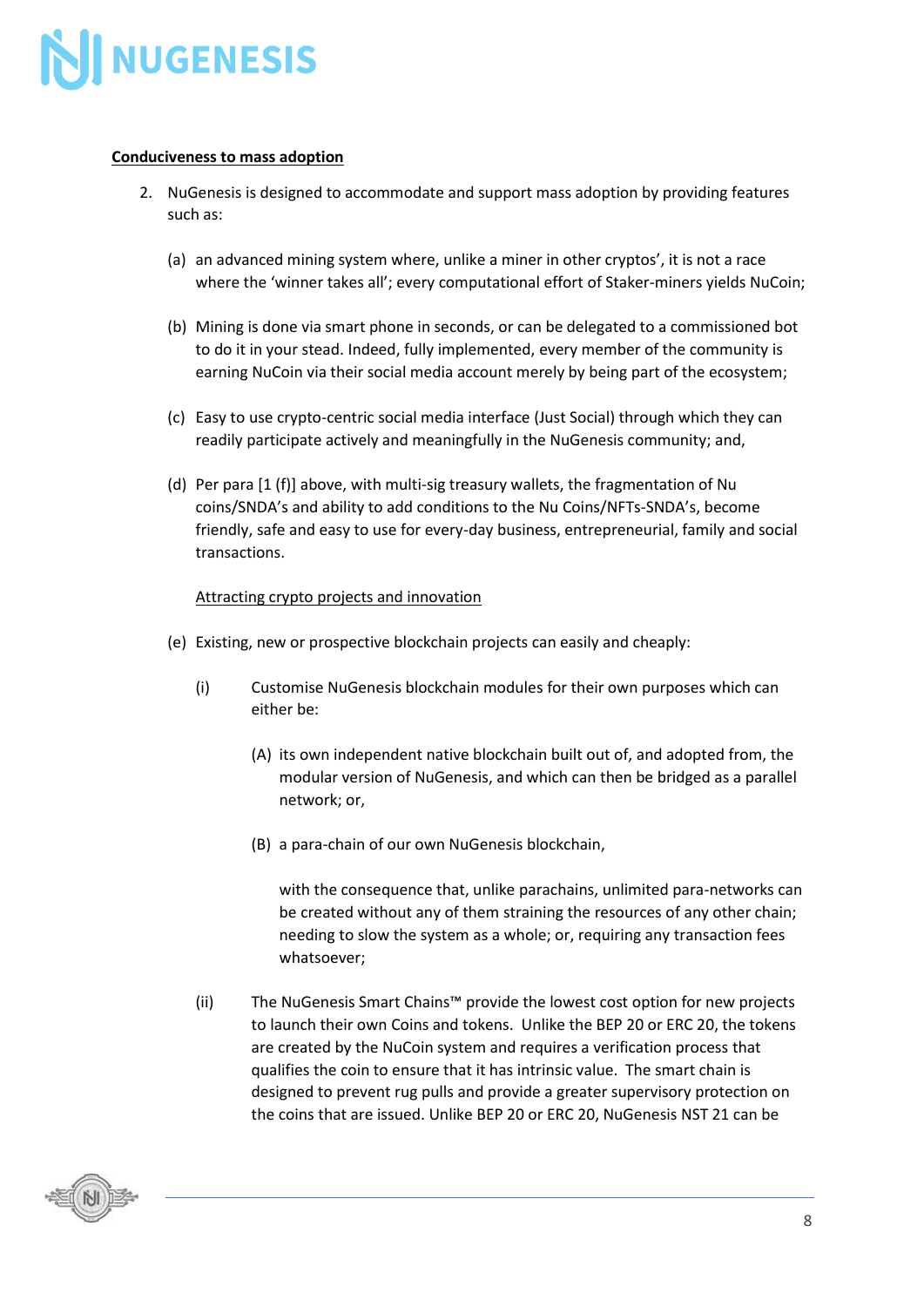issued on Layer 1. (There is also a version through NST 20 to issue tokens on layer 2);

- (iii) true collaboration can be achieved, breaking down the 'silos' of expertise trapped in various existing blockchains that cannot otherwise effectively communicate with each other. NuGenesis has cross-chain network capability allowing for different blockchains to effectively communicate;
- (iv) The NuGenesis blockchain is built on the Substrate framework, and as result, is readily interoperable with other ecosystems such as Polkadot and Cosmos and has the benefit that it, and all the projects using customising the NuGenesis blockchain run as a parallel network will benefit from the upgrades regularly done by Substrate.
- (v) Be listed either on either:
	- (A) Vision to Reality ('V2R') Venture Capital Board for seeking angel investors, collaborators, expertise, and human resources; and/or
	- (B) directly on our fully fledged decentralised Ledger X Exchange without the loss of funding that is usually involved in the requirements for listing on centralised exchanges including funding liquidity pools.

An open market exchange removes the problems associated with slippage,  $MEV<sup>1</sup>$ and exchange rate inefficiencies found in DEX's, SWAPS and AMM's<sup>2</sup> that fledgling projects have to deal with detracting the otherwise efficient allocation to the best projects;

- (vi) Those projects which lack the liquidity and/or otherwise need to further develop their existing projects further, can access the treasury wallets created on the NuGensis blockchain to create an additional funding mechanism for their project, without sacrificing their token price or unduly rewarding speculators; and,
- (vii) have access to a community of experts providing their services and ready to participate in projects all listed on the Just Social, social media site. The expertise that is sought and offered through the social media platform is not limited to IT. Rather, projects need legal, project management, marketing and public relations, accounting and financial and range of financial expertise which projects can benefit from in their commercialisation. Projects can enjoy an incubator experience with wider pool of expertise and resources to draw upon.

<sup>2</sup> Automated Market Makers



 $1$  Miner extracted value being the arbitrage of the price miner can sell and what is in the Swap site that is usually reflected as slippage. It is the inefficient overpricing of the trade.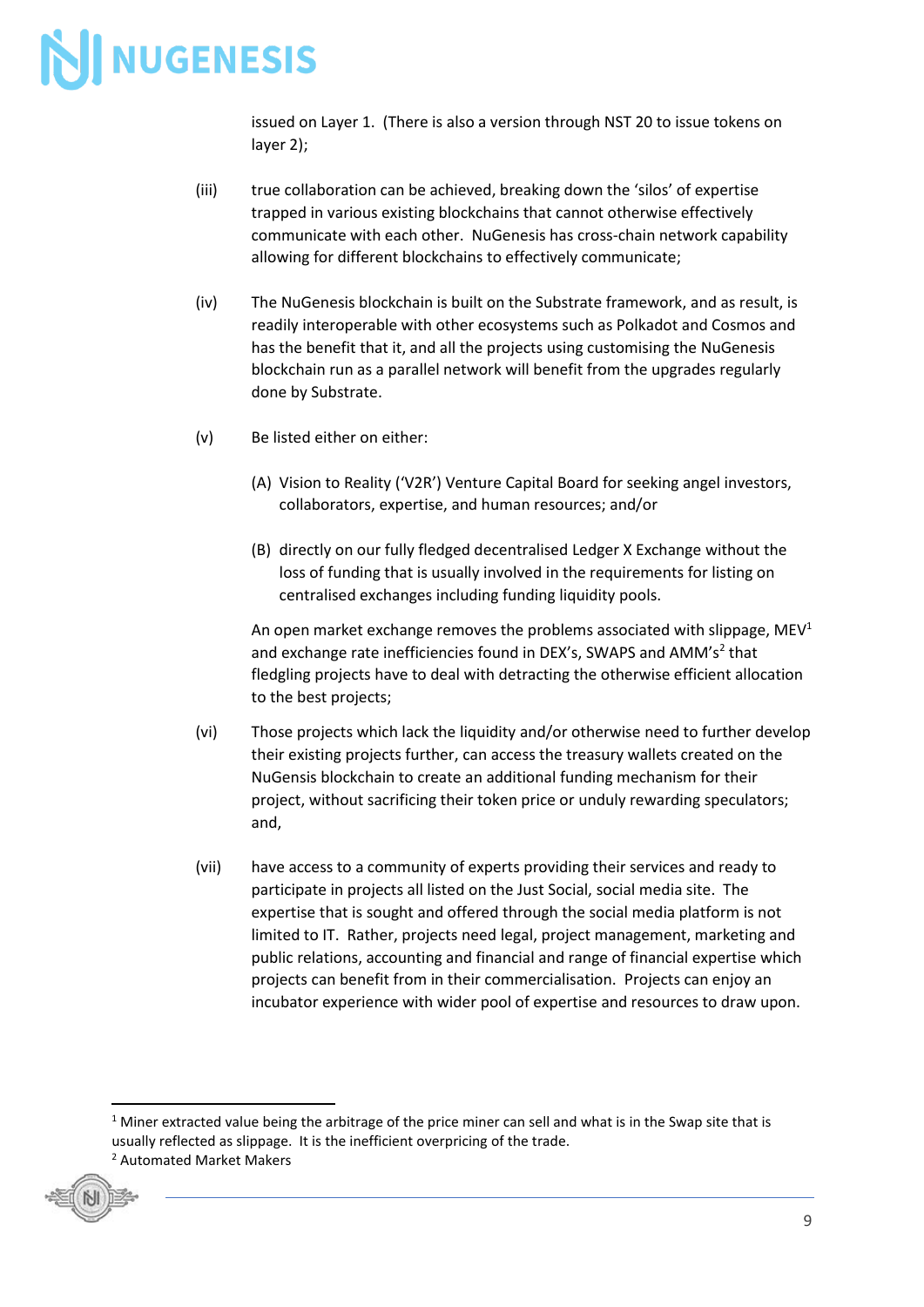(f) Have access to one or more of our physical 'tech hub' communities where they can physically reside and be given residence.





The tech hubs will be communities of approximately 1,000 residences built around a smart city design with communal features for leisure and recreation and for offices, meeting rooms, lecture theatres, conferences, labs, audio-video facilities, and will include participating VC's and other professionals physically present to guide the projects' commercialisation.

(g) The prototype is the 1 million square metre tech city in Farley, New South Wales, Australia. The entire economy of the city is exclusively crypto currency for all payments.



#### **The consummate migration experience for Existing/New Projects**

- 3. Project migration to the NuGenesis ecosphere is facilitated by providing:
	- (a) interoperable and cross chain agnosticism to allow for easy collaboration (see para [B 6]);
	- (b) the easy and cheap establishment of native blockchains customised from a modular NuGenesis blockchain. These customised blockchains can operate as fully independent blockchain in its own ecosystem without the draining of resources that would apply in parachain network (see para [C6-C7]);
	- (c) capability for listing projects either at VC level or directly to a fully-fledged exchange;
	- (d) "treasury re-financing model" capability that will allow existing projects to raise additional funding to improve existing projects; and,
	- (e) an intellectual property registration system whereby scripts, solutions and even modules can be contractually patented within the NuGenesis ecosphere and able to used by others in return for micropayments and other fee earning capability.

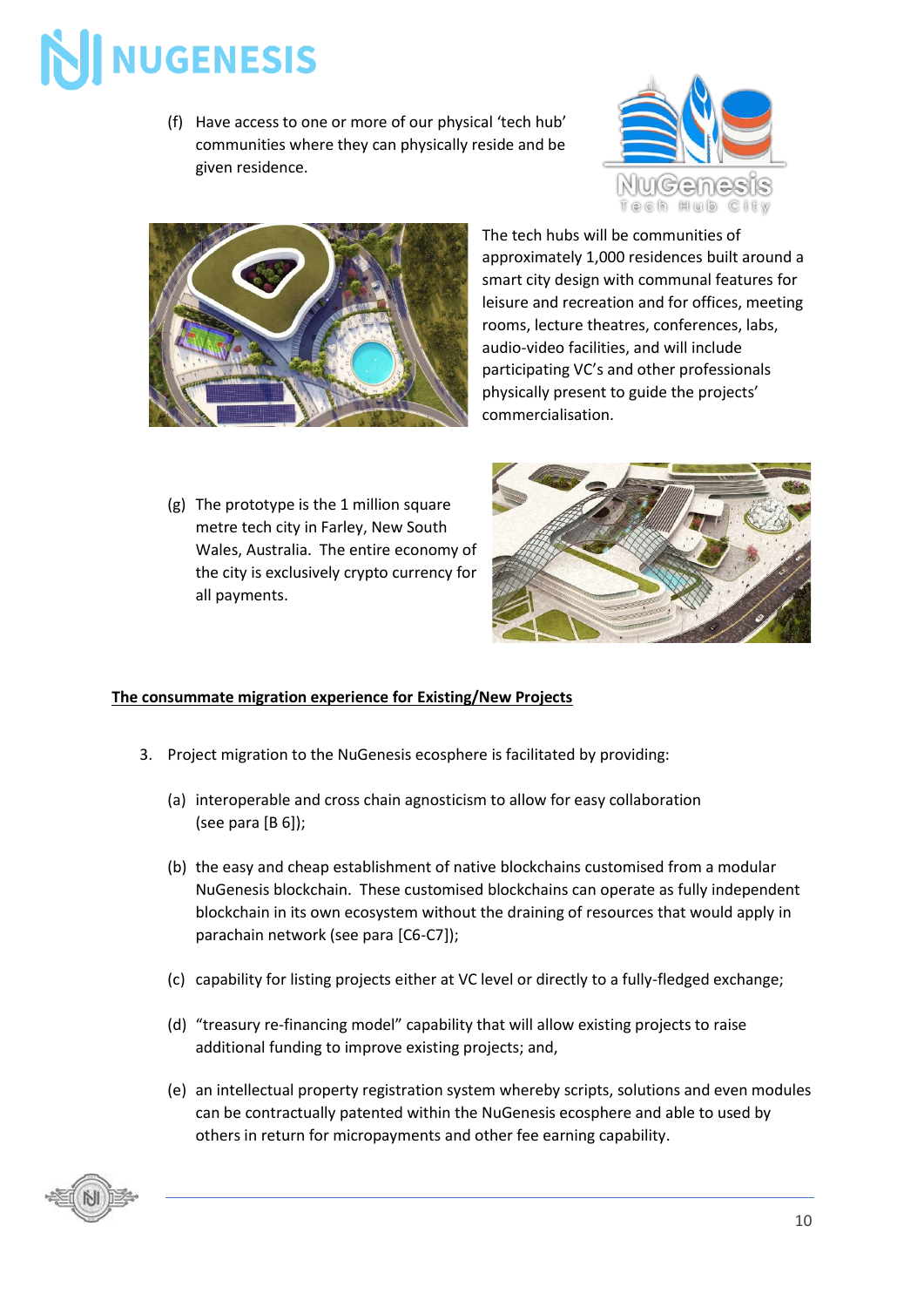

#### **Legal Certainty and commercial confidence to facilitate mass adoption**

- 4. Legal Certainty and commercial confidence will be induced because:
	- (a) NuGenesis is a fully functional and operational blockchain. No funds have been raised by a pre-sale, ICO or IDO in order to build the blockchain. Accordingly by providing a funded operational blockchain ecosystem, we have nullified the threat that NuCoin could be attacked as a 'security' or imperil the enjoyment and full opportunity community members have with respect to their NuCoin;
	- (b) NuGenesis has the confidence, sophistication, scalability and security necessary to satisfy governments to launch and settle their own CBDC's and SNDA's of their Government and infrastructure bonds and capital raisings;
	- (c) the NuGenesis blockchain is designed for Government business in a number of jurisdictions and is legally recognised in the Special Digital Economic Zones ('**SDEZ's**') in the recognition of instruments given legal effect such as, for example:
		- (i) Digital Autonomous Organisations ('DAO's) involving no directors or even shareholders to up to 1m;
		- (ii) Digital Wills and Estates, particularly appropriate to provide protocols for investment and distribution and avoiding family conflicts; and,
		- (iii) Insurance Pools/DAO's for compensating for hacks or exogenous price movements of crypto;
	- (d) That the SDEZ's provide arbitration and enforcement mechanisms in the real world for these digital instruments. (The finality of transactions is not the most conducive to real world that has the expectation that obligations under a contract can be enforced and there is a court/arbitration process to clarify any dispute as to the same. We have sought to balance these competing interests by creating arbitration mechanisms, similar to Bills of Exchange and Instruments Act enforcements. SNDA's for example will be treated, subject to small exceptions, as final and enforceable whilst creating capacity for leave to be obtained where it can be shown that adjudication is appropriate, and providing the ability for cross-claims and adjustments to be made.);
	- (e) The Uniform Blockchain Code in the SDEZs will provide both voluntary and legally enforceable obligations to project registered with the SDEZ, standards for disclosure (especially on capital raises), duties on Devs/Founders/Managers/Miners, and marketdriven incentives for mainstream investors to have greater confidence in crypto projects choosing to comply with some or all parts of the Code;
	- (f) There will be Digital Commerce University established in each SDEZ providing for a standardised universally recognised series of qualifications appropriate for the crypto economy. These qualifications will have the benefit of allowing for confidence in the

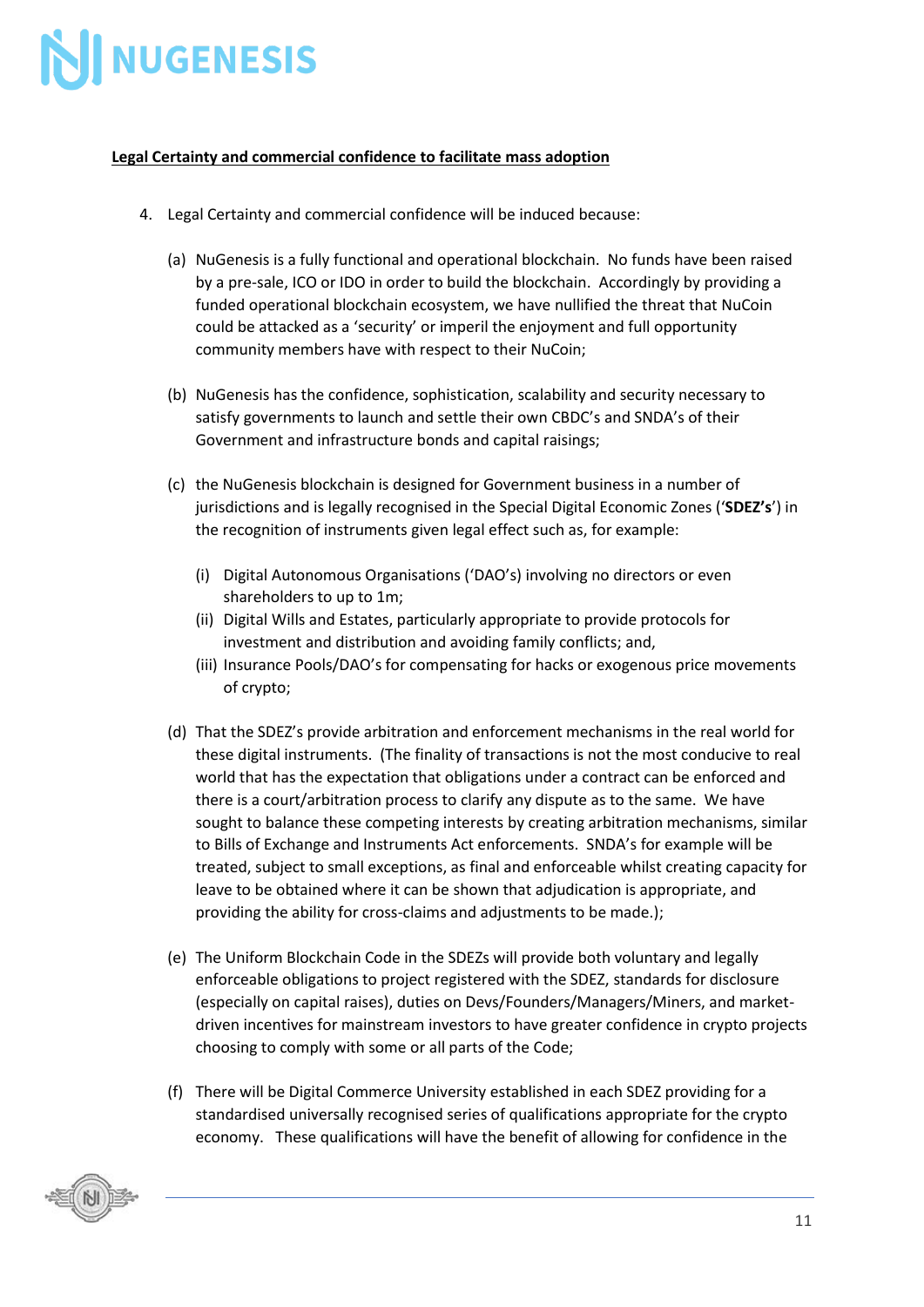

standards to be adopted, the skills that are forthcoming and the collaborative scholarship and innovation in the crypto-sphere.

#### **User-friendly conducive experience**

- 5. Upon entering the NuGenesis ecosystem, every user is in the crypto-business. We offer a more friendly and comforting end-user (especially novice) experience providing the:
	- (a) automatic earning through on their smart phone (that is without the need for high-end specialised mining rigs);
	- (b) ability to earn rewards (including in the form of NuCoin) for targeted advertising to them based on their metadata (not private information) on the Just Social, social media platform;
	- (c) ability to upgrade to a more substantial tier of miner-staker business, Silver-Miners, where it is not a race where the 'winner takes all' as is the case with POW mining, but rather where every computational effort you make will yield you NuCoin;
	- (d) capability to add greater miner-staker business activity to increase earning potential, and do so in a more effectively democratic fashion - where you do not require specialised or expensive mining rigs and can rely on the common laptop or smartphone;
	- (e) ability to seek and perform governance roles renumerated through the minting process;
	- (f) through the decentralised 'Just Social' media platform, the user's business, can:
		- (i) offer their services to the community, whether administrative, marketing, technical or anything which can benefit the existing demand for support in the ecosphere;
		- (ii) access to relevant data; specialists; discussion forums; explainer videos; projects seeking expertise, collaboration, trading tips and live crypto-trading displays;
		- (iii) network and establish groups and friendships pertinent to their preferences and priorities;
		- (iv) access to ideas, crowdsourcing projects, venture capital initiatives and projects seeking expertise, collaborators and otherwise assistance;
		- (v) access to the most sophisticated exchange trading tools to participate in new projects being listed (without the inefficient, expensive and time-consuming inconveniences currently experienced with DEXs, SWAPsites, AMM's etc);
		- (vi) access reviews and comments on prospective projects by other community members with the ability to regard such critique according to the authority of the source;

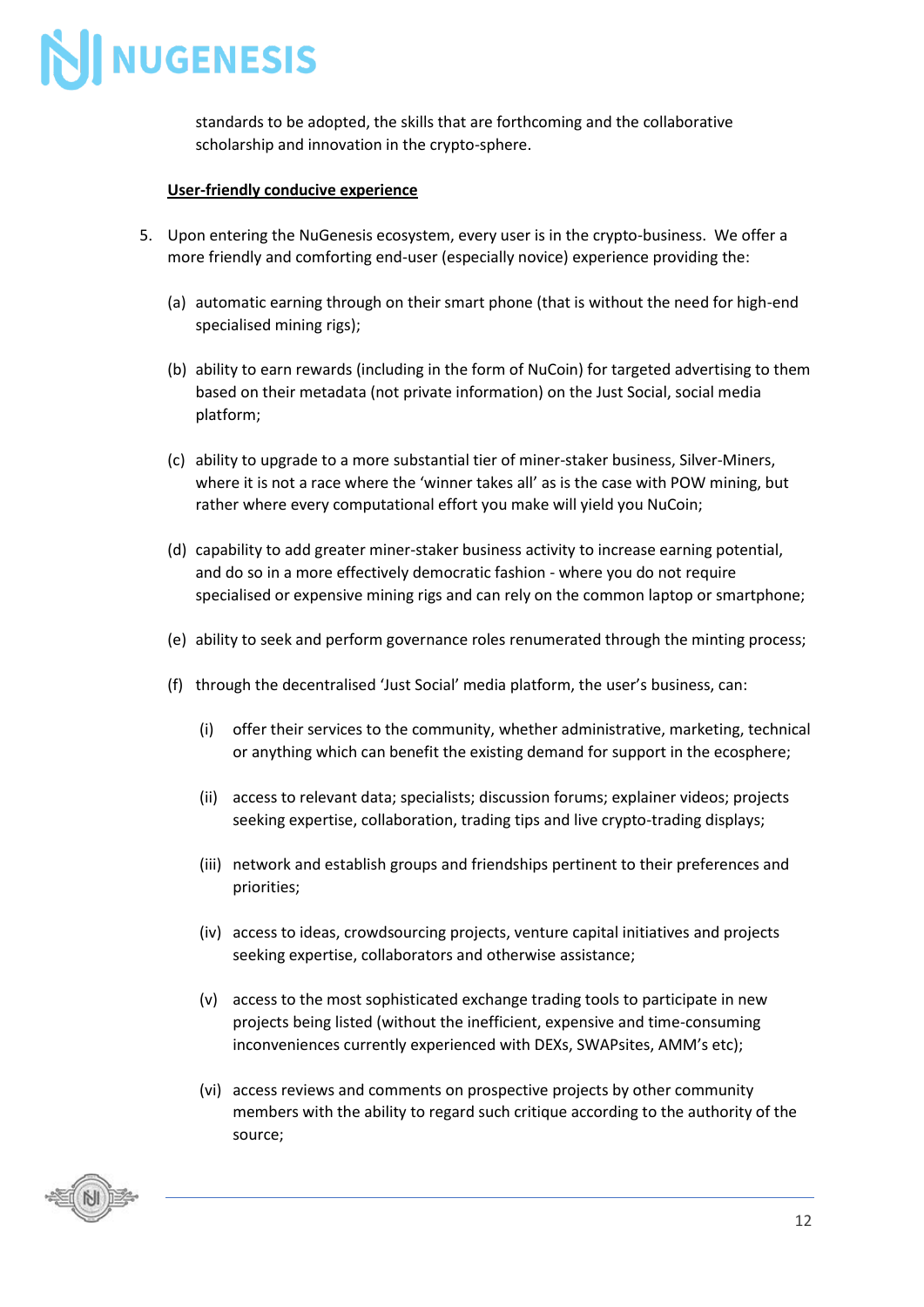- (vii) earn badges<sup>3</sup> to denote their acquired expertise (whether pre-existing, obtained through the various educational course available or Digital Commerce University) and thereby improve their business earnings on making their expertise available to the community.
- (g) users with real opportunities for active participation in the consensus and governance of the ecosystem. The founders created the infrastructure for the community to take up positions to govern it. A comprehensive governance model is provided see para [C 5] for more active participation to take place both regional and globally:
	- (i) to reward activities that secure the integrity of the system;
	- (ii) maximise the best conditions for their individual business;

One example of the first issues to be put to the vote, being the banning of 'pump and dump' schemes on the Ledger X exchange. Numerous research studies have been conducted to demonstrate the negative impacts on the project far exceeding any benefits from purported liquidity.

We note that where a project customises their own version of the NuGenesis blockchain and is bridged as a para-network, it has the freedom to design the governance model to suits its culture. Accordingly, as we say with the DAO experience in 2017 leading to the split of Ethereum and Ethereum classic (see para [C 5.15]), para-networks can readily coexist even with entirely antithetical cultures.

#### **The Metaverse**

- 6. Parallel Worlds is a comprehensive, virtual reality high-resolution and high-quality Gamingtype option available on the Just Social media platform, designed to:
	- (a) enhance, through a conducive leisurely setting, networking within and general engagement with, the community for extended periods of time;
	- (b) evolve into both a social and economic mode of human interaction and engagement with the yet to be imagined potential borderless interaction through avatars will create;
	- (c) provide a means of NuCoin generation, where the rewards (in the form of NFT and our 'DNC's) are interoperable with other games and can be used for payments in the physical world and,
		- (i) as a result, because of relative micro assets and payments that are involved, ensures the discipline of an efficient and inexpensive model of minting DNCs/NFTs and trading digital assets through our exchange; and,

<sup>&</sup>lt;sup>3</sup> Being ranks or degrees of accreditation recognised by the community as having attained a certain level of expertise commensurate with such badge.

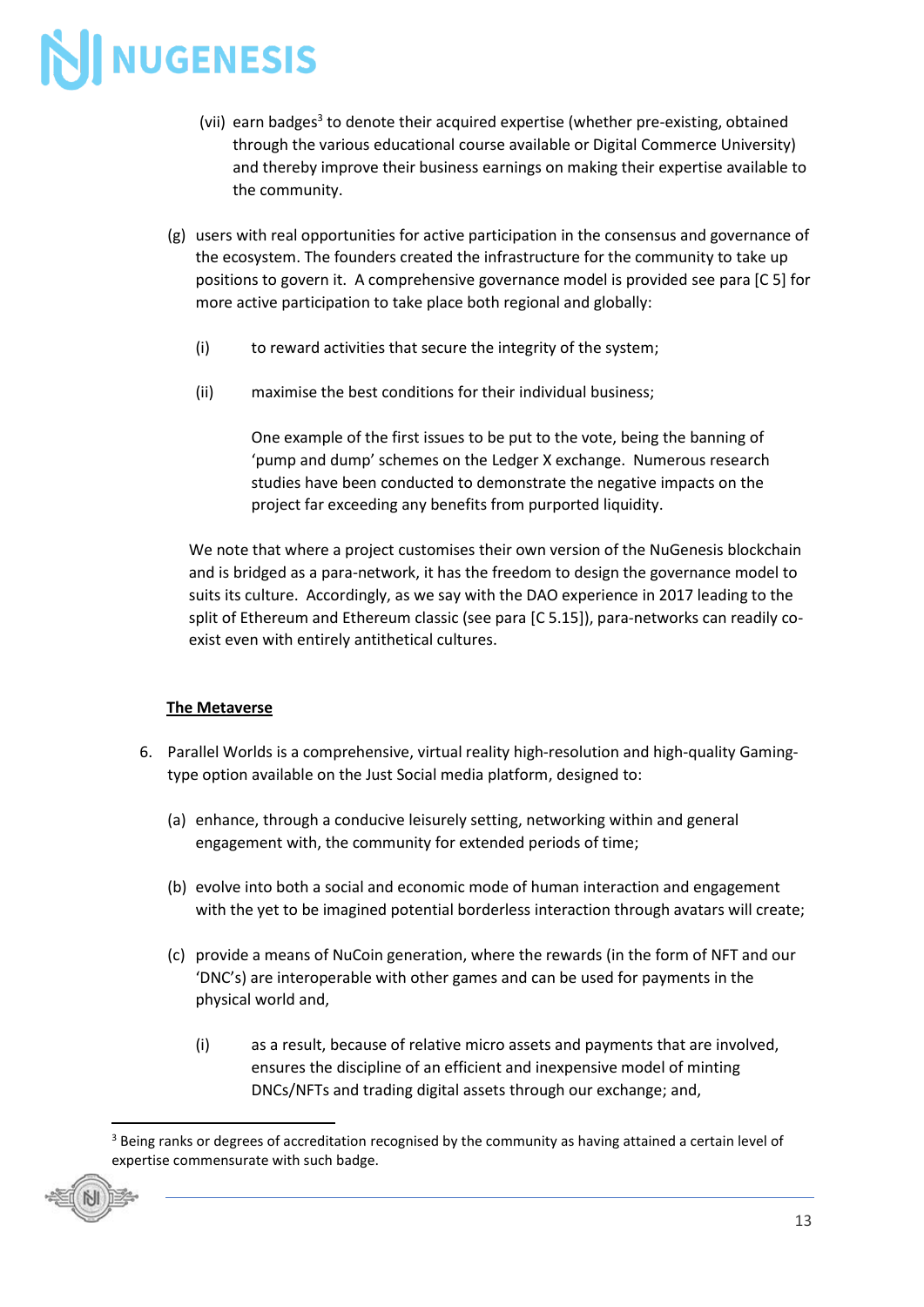- (ii) is a 'recession proof' contrarian activity that thrives in a bear market.
- 7. The NuCoin App, provides an easy mechanism to provide for minting from one's smart phone, transferring NuCoin to the Ledger X exchange, make QR Code payments or transfer from soft storage to the NuCoin Hard Wallet. The Hard wallet allows for offline payment. Fully implemented, the App and Wallet will provide a full payment gateway for crypto using similar tech to VISA and MASTERCARD.

#### **8. USE CASES AND RECOGNITION OF VALUE**

NuCoin is the native currency of the NuGenesis blockchain. NuCoin will be required for:

- (a) miner-staking for the generation of rewards at different levels of business participation.
- (b) governance participation as to the direction of the NuGenesis community;
- (c) payment of services within the NuGenesis ecosphere, such as
	- (i) accessing the services of human resources on the Just Social platform, whether administrative, technical, marketing etc,
	- (ii) such of the users' own services offer to the community for your expertise (from marketing, administration, technical etc) and projects users may wish to join or collaborate with;
	- (iii) the payment of our internally recognised intellectual property and patent system ranging from scripts to comprehensive modules in the user's suite of 'hacks', templates etc;
	- (iv) as a medium of exchange in the Tech Hub Cities;
	- (v) as the currency for payment for the creation and exchange of Interactive NFTs™ on the NFT City.exchange permanent expo of NFT market places.
- (d) to exchange for other currencies such as NuCoin Investment to participate in investment opportunities such as the Farley Tech Hub community for the purchase of housing estates, or infrastructure projects in several countries including those backed by Government Guarantees etc.,
- (e) access through staking and payment to participate in V2R venture capital and crowd sourcing opportunities;
- (f) to participate in NuGenesis Smart Chain token creation;

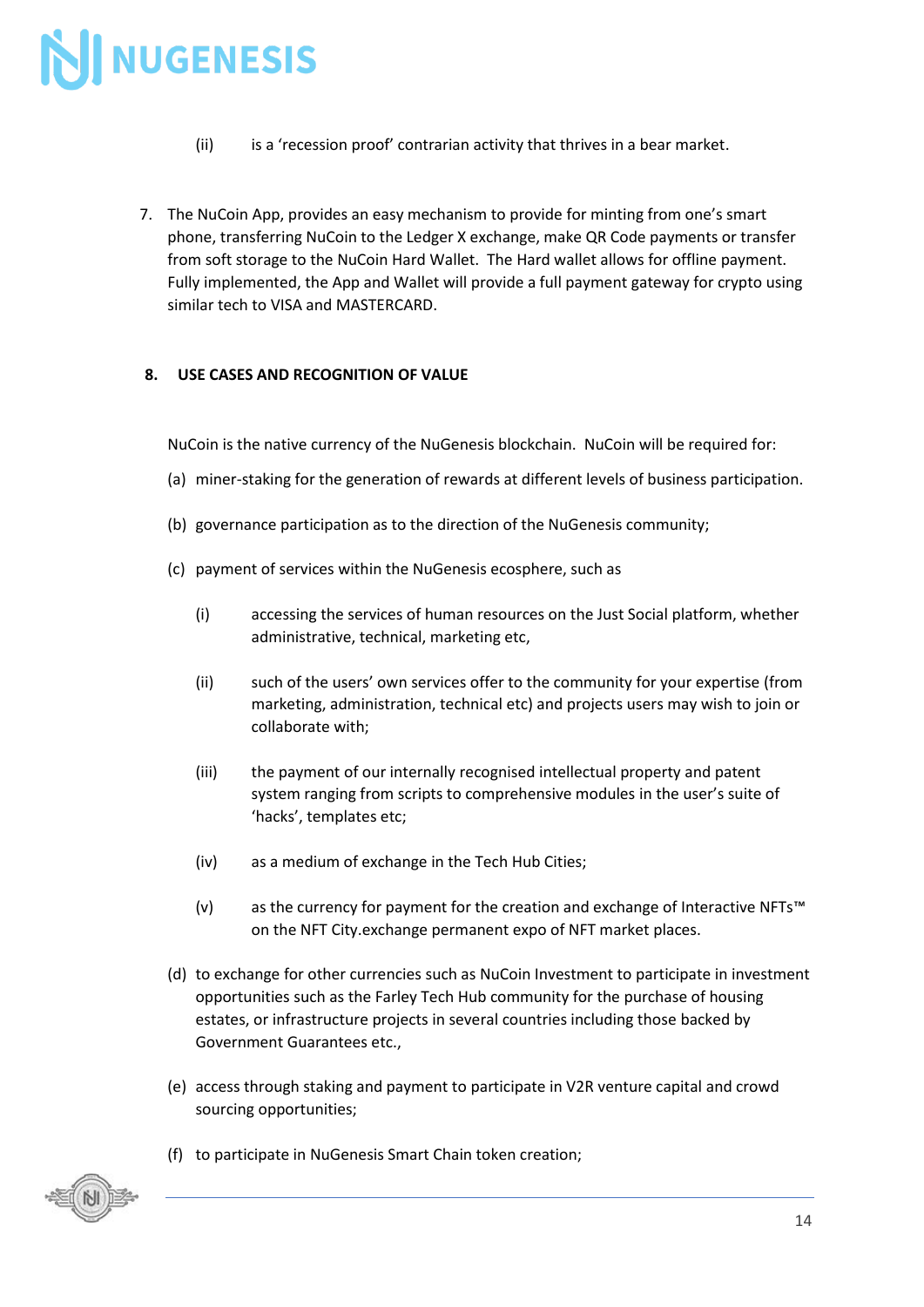(g) to use as the currency in any of the SDEZ's whether for Government services such as registering a DAO, electronic will and estate, attend University courses, acquire property, accommodation and everyday living expenses; and

#### **the greatest value proposition**

(h) the largest of all value propositions is that the NuGenesis Layer 1 gasless rail network with its comprehensive legal and capital market infrastructure is the best scalable, fast, technically, economically and environmentally efficient opportunity for *existing* projects to be connected as para chains or parallel networks; for projects re-funded through our treasury services and exchange services; for new projects to frictionlessly enter the space; and for the world of dApp developers to connect and build on.

The capacity for new innovations in products as beyond linear smart contracts to parallel processing smart contracts and full smart contract DNCs; beyond NFTs to SNDAs; beyond tokens to token-less transfer; beyond crypto 'pawn-shop Defi' to fully powered Defi with serialised collateralisation; to a complete revolution in social and economic interaction in a virtual realm. As the metaverse replaces the internet as the preferred mode of business and social interaction, the NuGenesis scale and speed advantage that makes the NuGenesis ecosystem, will become more apparent.

In joining the network, NuCoin will be staked (taking it out of circulation) and NuCoin used for NuGenesis system services will be burned.

- 9. The value of NuCoin that is to be realised is a function of the collective efforts of the community. The rails have been built and paid for. The rails are continually upgrading and innovating with internal funding. What social and economic activity is done on the system is up to the users.
- 10. What has been built and currently fully functional at the time of writing and before any release of NuCoin by the founders, is an architectural infrastructure framework for which the blockchain and connected components ready to create and realise the maximum value for it. It is for users now to create and recognise new forms of digital assets, collaborate, attract new projects, manage the migration of the projects to the NuGenesis blockchain etc. The founders have no greater vote in the governance process than a new-coming member. It is a decentralised flat governance structure designed to incentivise those most actively participating.
- 11. There are endless opportunities for the creation of new assets whether in the form of NFT-SNDA's or smart contract DNC for fully fledged financial instruments, for gaming, for entertainment. The blockchain has been designed to for unlimited scalability, unlimited speed and efficiency, but it is for the community to transact upon it. The rails have been created for the evolution to token-less social and economic reaction in and in a virtual world whose potential is open to the imagination and execution of the community. The exchange has been designed to allow new and existing projects to be listed and raise capital, but it is for the community to support those projects, hopefully with the benefit of reviews and